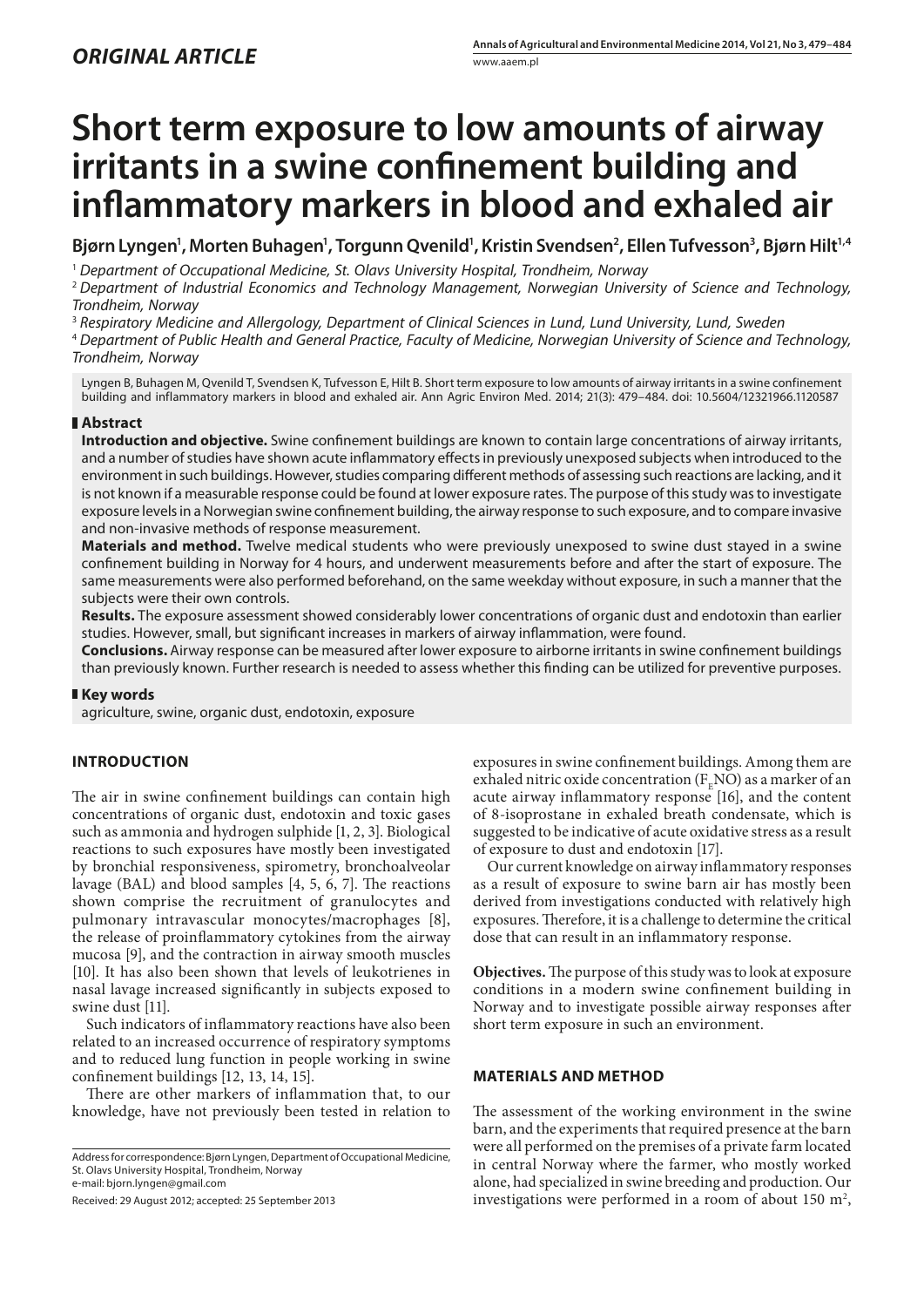Biørn Lyngen, Morten Buhagen, Torgunn Ovenild, Kristin Svendsen, Ellen Tufvesson, Biørn Hilt, Short term exposure to low amounts of airway irritants in a swine...

where 12 sows with approximately 10 piglets each were kept. The breeding room had a mechanical and balanced ventilation system and doors were mostly kept closed. The experiments at the barn were conducted in late October, well into the Norwegian autumn.

**Subjects and biological measurements.** There were twelve non-smoking and healthy medical students, six female and six male, who were asked to participate in the study. None of them had previously ever stayed in a swine barn environment for any amount of time.

The participants were asked to fill in a form inquiring about their health, and some background factors. They were also asked about any respiratory symptoms consistent with chronic bronchitis, any inflammatory disease affecting joints, lungs or the digestive system, and about known allergies, other respiratory distress, former smoking and current use of medication. Those who answered "Yes" to a question phrased "Have you had a cold during the last 2 to 3 weeks?", were considered to have had a recent cold.

For the biological measurements the participants were divided into two groups (A and B). Measurements were taken on the same weekdays on two occasions during two consecutive weeks for both groups. On the first occasion, the subjects were designated to everyday activities as students (mainly going to lectures and individual studying), while on the same weekday one week later they spent four hours in a swine confinement building. On both days lung function with spirometry and expired NO were measured, and we also took samples for the analysis of exhaled breath condensate (EBC) and blood on three fixed points in time, namely in the morning before starting any particular activity (upon arrival at the university/swine barn), after four hours subsequent to normal activity or when leaving the swine barn, and then again 24 hours after the starting point. In this way, the subjects became their own controls.

**FENO.** Measurements of exhaled NO were performed using an EcoMedics CLD-88-SP analyzer with a DeNOx 88 accessory to provide NO-free inhaled air (AkuMed AS, Norway). Breathing manoeuvres followed standard recommendations [18]. The subject took two or three preliminary tidal breaths followed by a maximal inspiration from the DeNOx, then exhaled against a calibrated fixed resistance, where flow (50 ml/second) was controlled by observing an analogue readout. For each subject at each measuring point, the  $F_{E}NO$  level was assessed as the average of three measurements of the plateau of the exhaled nitric oxide curve.

**Spirometry.** Standard spirometry (Spirare sensor model SPS 310 based on tachopneumographic principles) was used, and data were registered by the Spirare 3 software (Diagnostica corp., Norway). Instructions were given to the subject according to The American Thoracic Society/European Respiratory Society recommendations [19]. Spirometry was performed with the subject in a sitting position and wearing a nose-clip. The measurements included forced vital capacity (FVC), forced expiratory volume in one second (FEV<sub>1</sub>), peak expiratory flow (PEF), forced expiratory flows at 25, 50, and 75% of the vital capacity (FEF25, FEF50, FEF75), and forced expiratory time (FET). The best curve out of three qualified performances was selected, and the best measurement was defined as the one with the greatest sum of  $\mathrm{FEV}_1$  and FVC.

**Exhaled breath condensate (EBC).** EBC was collected using a breath condenser (EuroScreen; Jaeger, Wuerzburg, Germany) according to existing recommendations [20]. In order to avoid loss of molecules from inflammatory markers to the surface of the sampling tubes, the tubes were coated with 1% bovine serum albumin and 0.01% Tween 20 for 30 minutes. Before the EBC collection, the subjects rinsed their mouths with water. EBC was collected having the subject in a sitting position, wearing a nose-clip, and breathing tidally for 15 minutes through a mouthpiece and a two-way nonrebreathing valve that also served as a saliva trap. The samples were immediately frozen at -80ºC and kept so until analysed at the Department of Respiratory Medicine and Allergology at the University Hospital in Lund, Sweden. Owing to low concentrations in the EBC, samples were concentrated (5–10 times depending on the kind of biomarker) by freeze-drying and were resolved in the respective assay buffer. The final concentrations were calculated from the specific freeze-dried volumes.  $LTB_4$  and 8-isoprostane were analysed using EIA kit from Cayman Chemical (Ann Arbor, MI) with a detection limit of 6 and 2.7 pg/ml respectively. IL-1beta was measured using Quantikine HS from R&D Systems (Minneapolis, MN) with a detection limit of 0.05 pg/ml. Activity of α-amylase was checked to exclude saliva contamination. The EnzChek Ultra Amylase Assay Kit (E33651, detection limit 0,2 U/l) from Molecular Probes (Eugene, Oregon) was used according to the manufacturer's protocol.

**Blood analyses.** IL-6 in serum was measured with the commercial enzyme linked immunoabsorbent assay (ELISA) kit Quantikine HS (R&D systems, UK). After standard incubations the optical density (OD) was measured at 492 nm (Titertek Multiscan Plus MKII, Elfab, Finland). The ODs for each standard and sample were determined by taking the mean of two readings and subtracting the OD of the average zero standard. The IL-6 concentration of each sample was calculated with regression analysis for log transformation on the OD results. All other blood samples were analysed at the Department of Clinical Chemistry at the St. Olavs University Hospital in Trondheim. The fibrinogen concentration in plasma was measured by a Fibri-Prest automate by the clotting method of Glauss [21]. Other blood analyses were done according to the standard procedures of the laboratory.

**Exposure assessments.** The assessment of exposure in the swine barn was done with both personal sampling equipment and with stationary instruments at a base in the barn.

**Individual measurements of exposure.** While staying in the swine barn, all twelve participants were equipped with personal sampling pumps (SKC model 224-PCTX8) that sampled air from their breathing zones through a membrane filter with pore size 0.8 µm at a flow of 2 l/min. The membrane filter was mounted in an IOM filter cassette equipped with a plug of polyurethane foam. This system enables simultaneous sampling of both inhalable (50% cut-point at 10 µm) and respirable (50% cut- point at 4  $\mu$ m) particles and meets international standards such as the ACGIH sampling criteria for inhalable particulate and the ISO/CEN health-related fraction of bioaerosols [22].

The amounts of dust in each sample were obtained by pre and post-weighing the membrane filters according to standard laboratory practice.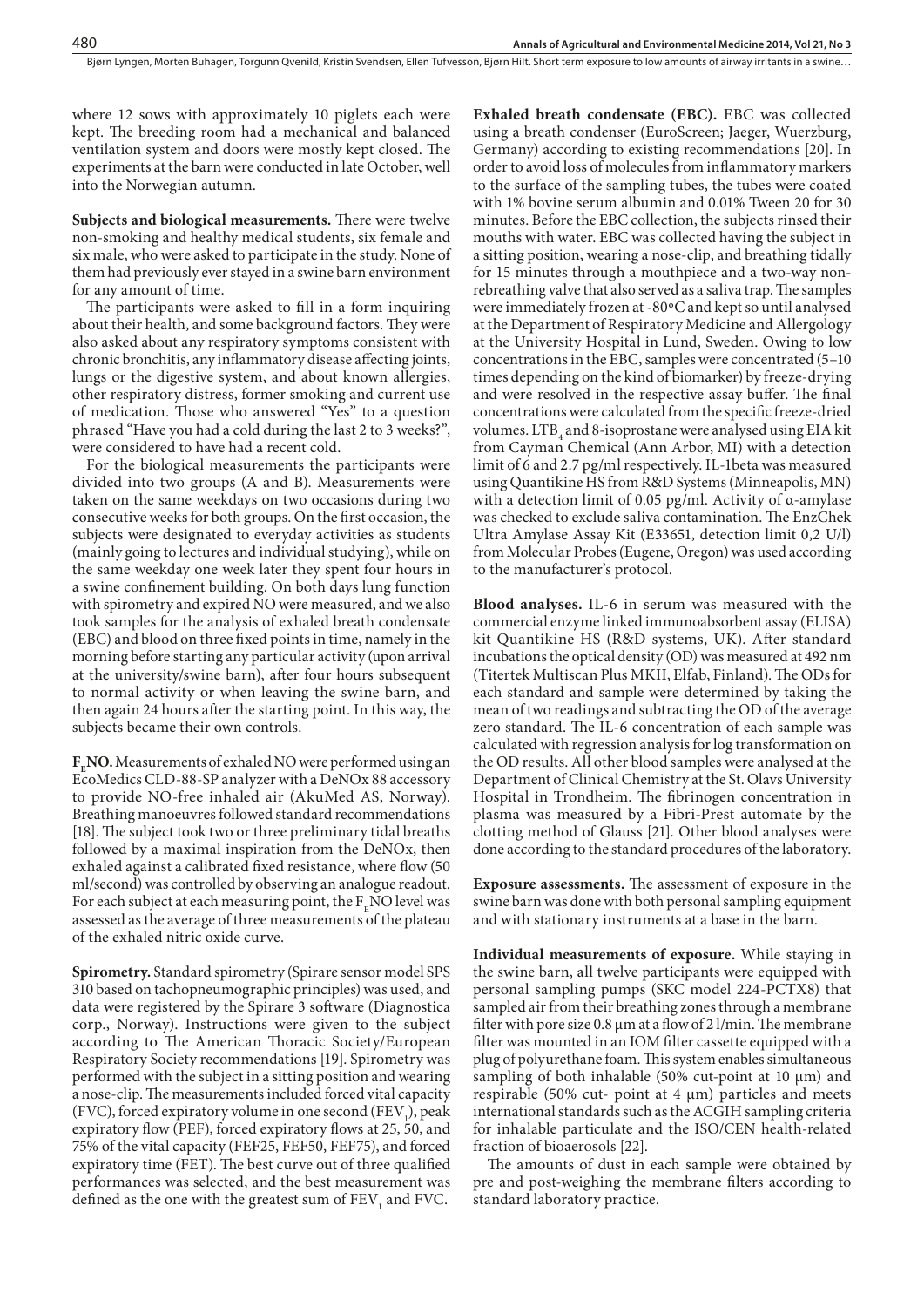**Stationary measurements of exposure.** During the participants' stay in the barn, a base for stationary sampling and measurements was placed approximately 1.5 m above the floor level in an area where normal work procedures were performed at regular intervals. It was assumed that the pollution conditions at the stationary base were similar to the conditions in other parts of the barn since ceiling-mounted fans provided a continuous mixing of the air.

The base was equipped with the following instruments and sampling devices:

- 1 pump (SKC model 224-PCTX8, SKC Inc., USA) for the sampling of organic dust (total dust) on a fibreglass filter for analysis of endotoxins.
- 1 pump (SKC model 224-PCTX8) with a SKC aluminium cyclone for the collection of organic dust (respirable fraction) with a fibreglass filter for the analysis of endotoxins.
- 1 direct displaying device for the measurement of hydrogen sulphide  $(H_2S)$ : Dräger Indicator Tubes for hydrogen sulfide, code 8101991 (Dräger Safety AG, Germany). Measurements were done every 30 minutes.
- 1 direct displaying, logging instrument for the measurement of ammonia (NH3 ): ToxiRAE (PGM30), photoionization gas detector (RAE Systems Inc., USA) calibrated with 100 ppm isobutylene in air and electronically adjusted to give direct readings of ammonia concentrations. Logging period was set to 1 minute.
- 1 direct displaying instrument for the measurement of carbon dioxide (CO<sub>2</sub>) levels: Model Telaire (General Electric Company, USA)
- 1 direct displaying instrument for the measurement of temperature and relative humidity: Vaisala Indicator HMI 31 (Vaisala OY, Finland)
- 1 direct displaying, logging instrument for the measurement of respirable dust concentrations: MIE personalDataRAM (Thermo Andersen Inc., USA) with a particle size-selective inlet cyclone. The air pump connected to this instrument was set to sample air at a rate of 2.5 l/min, and according to the calibration curve for the cyclone, this gave readings of respirable particles (50% cut-point at 4  $\mu$ m). Logging time was set to 1 minute.

The measurement period was approximately 5 hours on each of the two days. During that time, the direct displaying instruments were read twice an hour. In addition, the measured ammonia level on the direct displaying instrument was controlled with colouring indicator tubes (Dräger Indicator Tubes for ammonia, code 6733231, Dräger Safety AG, Germany).

Samples to determine the concentration of endotoxins in the air were collected on two fibreglass filters each day. One of the samples collected total dust, the other respirable dust. These samples were sealed and shipped off with blind samples to Pegasus Lab AB, Uppsala, Sweden where endotoxin levels were determined. A standard LAL-test (Limulus amebocyte lysate) (Lonza Sales Ltd., Basel, Switzerland) for the determination of endotoxins was used.

**Statistics.** Statistical analyses were performed using PASW Statistics version 17.0 for Windows (SPSS Inc., Chicago, USA). Since the subjects were their own controls, differences between the measured values with and without exposure were analysed in a paired manner by the use of Wilcoxon's signed rank test.

**Ethical considerations.** The study was approved by the Ethical Committee for Medical Research in Central Norway. All the subjects in the study were given written information about the project, and they all signed a written consent to participate. Their participation in the study was entirely voluntary, and everyone was informed that they could withdraw from the experiments and have all data on them deleted at any time without any need to explain why. The participants all received a symbolic allowance for their participation.

There were no known conflicts of interest for any of the authors.

#### **RESULTS**

The individual characteristics of the participants in regard to gender, age, height, weight and some health conditions, as well as their individual levels of exposure to inhalable dust, are provided in table 1. There were equal numbers of participants from each gender, and their mean age was 23.8 years. For one subject, the individual measures of dust exposure was not analysed due to pump failure. The arithmetic mean concentration of inhalable particles in the eleven samples analysed was 2.92 (SD 1.05, range 1.44–4.59) mg/m3 . A respirable dust fraction was detectable in only three of the eleven samples, and only in very small amounts  $(0.08 - 0.73 \text{ mg/m}^3)$ .

**Table 1.** Individual characteristics of the twelve participants in the study

| Subject<br>No. | Inhalable<br>dust<br>exposure<br>$(mq/m^3)$ | Gender* | Age<br>(years) | Height<br>(cm) | Weight<br>(kq) | Recent<br>cold | Known<br>allergy |
|----------------|---------------------------------------------|---------|----------------|----------------|----------------|----------------|------------------|
| 1              | $-#$                                        | F       | 24.6           | 171            | 59             | Yes            | <b>No</b>        |
| $\overline{2}$ | 4.09                                        | M       | 23.4           | 179            | 80             | No             | <b>No</b>        |
| 3              | 4.05                                        | F       | 20.4           | 172            | 58             | Yes            | <b>No</b>        |
| 4              | 2.38                                        | F       | 22.3           | 162            | 50             | Yes            | Yes              |
| 5              | 4.59                                        | M       | 28.6           | 189            | 75             | Yes            | <b>No</b>        |
| 6              | 3.47                                        | M       | 25.5           | 182            | 74             | No             | Yes              |
| 7              | 2.41                                        | M       | 22.8           | 192            | 91             | Yes            | Yes              |
| 8              | 2.51                                        | M       | 24.8           | 189            | 80             | Yes            | No               |
| 9              | 1.44                                        | M       | 22.3           | 183            | 80             | No             | No               |
| 10             | 1.88                                        | F       | 24.5           | 182            | 81             | No             | No               |
| 11             | 3.39                                        | F       | 22.1           | 173            | 64             | Yes            | No               |
| 12             | 1.89                                        | F       | 24.5           | 167            | 70             | No             | Yes              |

\* F=female, M=male. # n.a. due to pump failure.

The four participants who reported to have allergies were allergic to pollen (grass or birch). None of the subjects were, however, affected in any way by these allergies during our experiments conducted in the autumn. Apart from the common cold, none of the participants answered "yes" to the questions regarding chronic inflammatory disease, symptoms of chronic bronchitis, or respiratory distress. In regard to current medications, one of the participants used a non-steroid anti-inflammatory drug (piroxikam) at the time of the experiments owing to a strain injury.

Stationary measures of exposure to some specific factors taken during the course of the day spent in the barn for both groups are presented in table 2. Concentrations of both dust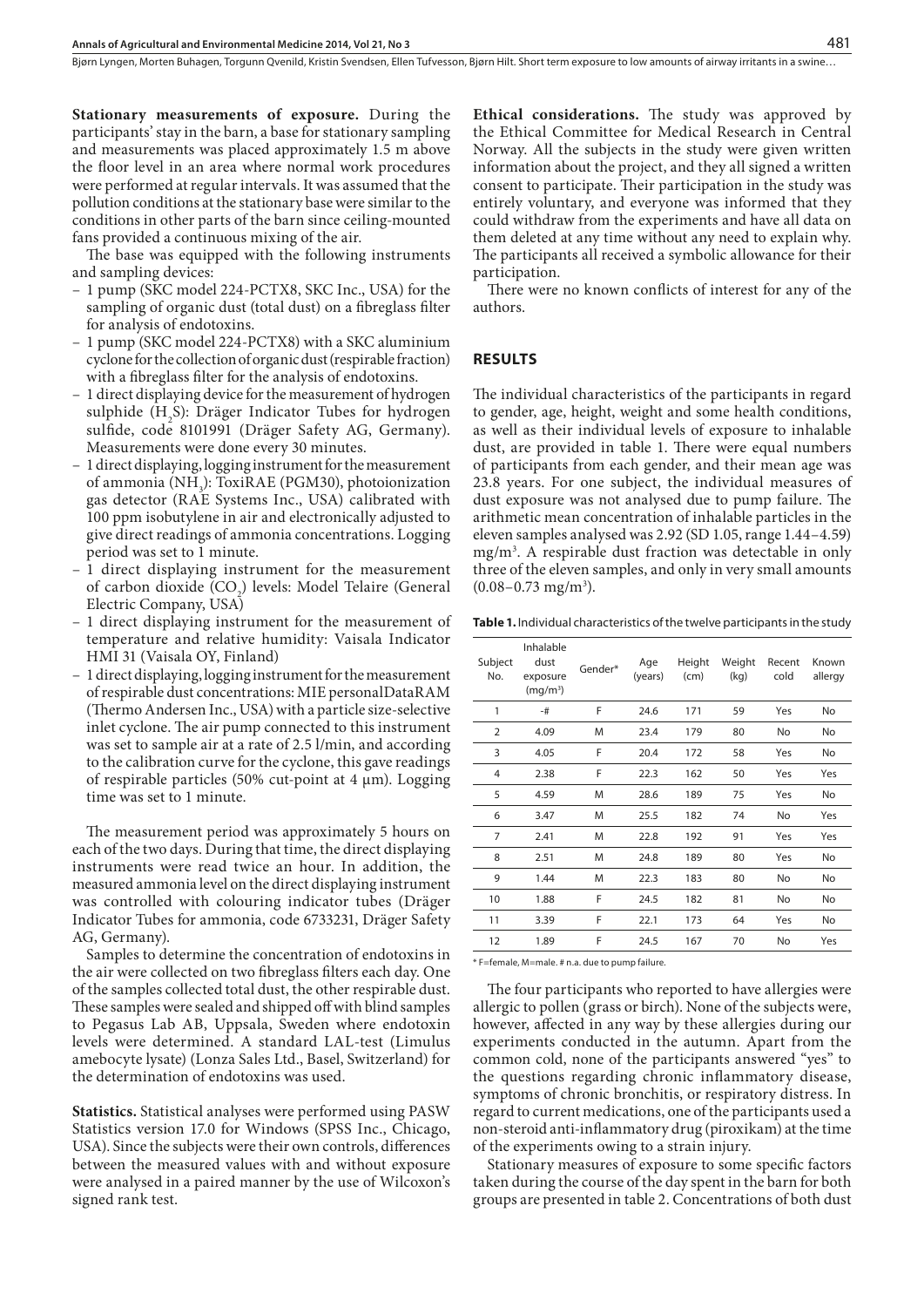**Table 2.** Stationary measures of exposure to environmental factors during stays in the barn for group A and B

| <b>Exposure factors</b>                                                                                    | Exposure<br>day for<br>group A | Exposure<br>day for<br>group B |
|------------------------------------------------------------------------------------------------------------|--------------------------------|--------------------------------|
| Mean concentration of respirable dust fraction by use of<br>direct reading instrument (mg/m <sup>3</sup> ) | 0.102                          | 0.088                          |
| Peak concentration of respirable dust fraction by use of<br>direct reading instrument (mg/m <sup>3</sup> ) | 0.258                          | 0.238                          |
| Hydrogen sulphide (ppm)                                                                                    | 0.2                            | 0.2                            |
| Endotoxin concentration in respirable fraction (ng/m <sup>3</sup> )                                        | 20                             | 9                              |
| Endotoxin concentration in total dust sample (ng/m <sup>3</sup> )                                          | 16                             | 12                             |
| Mean ammonia concentration (ppm)                                                                           | 2.7                            | 3.1                            |
|                                                                                                            |                                |                                |

and endotoxin were slightly higher for group A (participants 1–6) than for group B (participants 7–12). The individual measurements of inhalable dust were also higher for group A, having a mean value of 3.7 mg/m<sup>3</sup> versus 2.3 mg/m<sup>3</sup> for group B, while ammonia concentration was a little higher for group B. The temperature inside the building was stable at between 15 and 16 degrees Celsius on both days, and the relative humidity was also stable at 60 per cent. Carbon dioxide concentrations varied between 700–750 ppm during the stay inside the building for both groups. All in all, we judged that the exposure levels on the two days of exposure were within acceptable variation in order to allow us to analyse the participants' results combined.

In table 3 median values with the interquartile range from the individual outcome measurements of EBC, inflammatory markers in blood, exhaled NO, and spirometry on days with and without exposure of the study group are presented. For some of the parameters there were considerable differences in the measurements at zero hours, reflecting a day to day variation. Therefore, we analysed changes between days with and without exposure rather than absolute values (tab. 4). The levels of  $\alpha$ -amylase were low in all samples (data not shown), confirming that the levels of leukotrienes and 8-isoprostane were not due to saliva contamination [23]

Changes in the concentration of inflammatory markers between the measurements at the different time points (4h–0h and 24h–0h) on days with and without exposure are presented in table 4. Many of the changes developed a statistically significantly difference on the day with exposure compared to the day without exposure.

Showing the course of the development of LTB4 in EBC and IL-6 in plasma on the two days with and without exposure in the swine barn, figure 1 visualizes the data from table 3 and 4. The different developments on the two days are highly

**Table 4.** Median (interquartile range) of the differences between measurements from exhaled breath condensate (EBC), blood, NO in exhaled air (F<sub>E</sub>NO), and spirometry at 4 and 24 hours and baseline values, on days with and without exposure

|                 | Median (IQR)             |                    | Day without exposure<br>(baseline value) | Day with exposure<br>(baseline value) |                           |  |
|-----------------|--------------------------|--------------------|------------------------------------------|---------------------------------------|---------------------------|--|
|                 |                          | $4h-0h$            | 24h-0h                                   | $4h-0h$                               | 24h-0h                    |  |
| EBC             | LTB4 (pg/ml)             | $-2.36$<br>(3.76)  | $-2.12$<br>(8.62)                        | 1.10(2.69)<br>$p=0.05*$               | 3.10(4.75)<br>$p=0.06$    |  |
|                 | 8-isoprostane<br>(pq/ml) | $-6.18$<br>(6.55)  | $-4.42$<br>(8.63)                        | 0.35(3.91)<br>$p=0.005$               | 0.87(5.33)<br>$(p=0.041)$ |  |
|                 | IL1                      | $-1.0(3.95)$       | $-1.0(5.25)$                             | $-0.1(1.45)$                          | 0.9(2.25)                 |  |
| Blood           | Fibrinogen<br>(g/l)      | 0.0(0.30)          | 0.0(0.38)                                | 0.0(0.20)                             | 0.30(0.25)<br>$p=0.058$   |  |
|                 | $IL-6$ (pg/ml)           | 0.0004<br>(0.18)   | $-0.013$<br>(0.10)                       | 0.47<br>$(0.85)$ p=0.004              | 0.39<br>(0.50)<br>p=0.002 |  |
|                 | D-dimer<br>(mq/l)        | $\Omega$<br>(0.1)  | $\Omega$<br>(0.1)                        | 0.1<br>(0.2)                          | 0.1<br>(0.2)<br>p=0.059   |  |
|                 | $CRP$ (mg/l)             |                    | $\Omega$<br>(0.51)                       |                                       | 0.74<br>(2.31)            |  |
| Exhaled<br>air  | F <sub>c</sub> NO (ppb)  | $-1.40$<br>(1.90)  | $-1.75$<br>(3.75)                        | $-2.45$<br>$(1.73)(p=0.045)$          | 0.45<br>(5.95)            |  |
| Spiro-<br>metry | FVC(I)                   | $-0.03$<br>(0.14)  | $-0.01$<br>(0.19)                        | $-0.07$<br>(0.13)                     | $-0.07(0.15)$<br>p=0.034  |  |
|                 | $FEV1$ (I)               | $-0.06(0.14)$      | $-0.05(0.23)$                            | $-0.04(0.16)$                         | $-0.07(0.09)$             |  |
|                 | FEV,/FVC                 | $-0.009$<br>(0.02) | $-0.008$<br>(0.02)                       | 0.0007(0.02)<br>$p=0.041$             | $-0.003$<br>(0.02)        |  |
|                 | PEF (I/min)              | $-4.5(36.0)$       | 0.5(54.75)                               | $-8.0(39.5)$                          | $-12.0(48.5)$             |  |

\* Comparision between development on day with exposure and day without exposure by paired analyses with the Wilcoxon's signed rank test.

**Table 3.** Median (interquartile range) values from measurements from exhaled breath condensate (EBC), blood, NO in exhaled air (F<sub>E</sub>NO), and spirometry in study group at the start (0h), after 4 hours (4h), and 24 hours (24h) on days with and without exposure

|             |                              | Day without exposure |                    |                     | Day with exposure  |                    |                     |
|-------------|------------------------------|----------------------|--------------------|---------------------|--------------------|--------------------|---------------------|
| Medium      | Variables                    | 0h<br>Median (IQR)   | 4h<br>Median (IQR) | 24h<br>Median (IQR) | 0h<br>Median (IQR) | 4h<br>Median (IQR) | 24h<br>Median (IQR) |
| <b>EBC</b>  | $LTB4$ (pg/ml)               | 8.57 (3.49)          | 5.85(3.63)         | 5.56 (5.59)         | 3.13(4.27)         | 4.37(3.62)         | 5.45(5.58)          |
|             | 8-isoprostane (pg/ml)        | 14.32 (4.69)         | 7.08(4.91)         | 7.19(5.11)          | 3.39(4.56)         | 3.83(2.65)         | 4.99(2.22)          |
|             | $IL-1$                       | 2.2(4.6)             | 1.5(2.4)           | 1.9(1.1)            | 1.2(1.5)           | 0.9(0.6)           | 1.2(1.3)            |
| Blood       | Fibrinogen (g/l)             | 2.6(1.0)             | 2.45(1.2)          | 2.4(1.3)            | 2.7(1.1)           | 2.7(1.2)           | 2.95(1.0)           |
|             | $IL-6$ (pg/ml)               | 0.12(0.20)           | 0.13(0.21)         | 0.12(0.20)          | 0.11(0.08)         | 0.71(0.86)         | 0.47(0.63)          |
|             | D-dimer (mg/l)               | 0.4(0.1)             | 0.4(0.2)           | 0.4(0.1)            | 0.4(0.3)           | 0.5(0.3)           | 0.5(0.2)            |
|             | High sensitivity CRP (mg/l)* | 0.48(1.39)           |                    | 0.57(0.68)          | 0.71(2.17)         |                    | 2.49(2.80)          |
| Exhaled air | $FcNO$ (ppb)                 | 12.05(9.95)          | 10.50(9.95)        | 9.45(8.65)          | 12.35(7.25)        | 10.45(5.95)        | 15.30(9.20)         |
| Spirometry  | $FVC$ (l)                    | 5.0(1.69)            | 5.08(1.78)         | 5.14(1.65)          | 5.07(1.73)         | 5.03(1.69)         | 5.00(1.45)          |
|             | FEV, (I)                     | 4.03(0.98)           | 4.03(1.10)         | 4.01(1.14)          | 4.03(0.94)         | 4.05(1.02)         | 3.98(0.89)          |
|             | FEV,/FVC                     | 0.84(0.1)            | 0.83(0.07)         | 0.82(0.12)          | 0.86(0.08)         | 0.85(0.10)         | 0.84(0.08)          |
|             | PEF (I/min)                  | 579 (183)            | 579 (183)          | 562 (145)           | 557(189)           | 560 (219)          | 576 (169)           |

\* only 2 measurements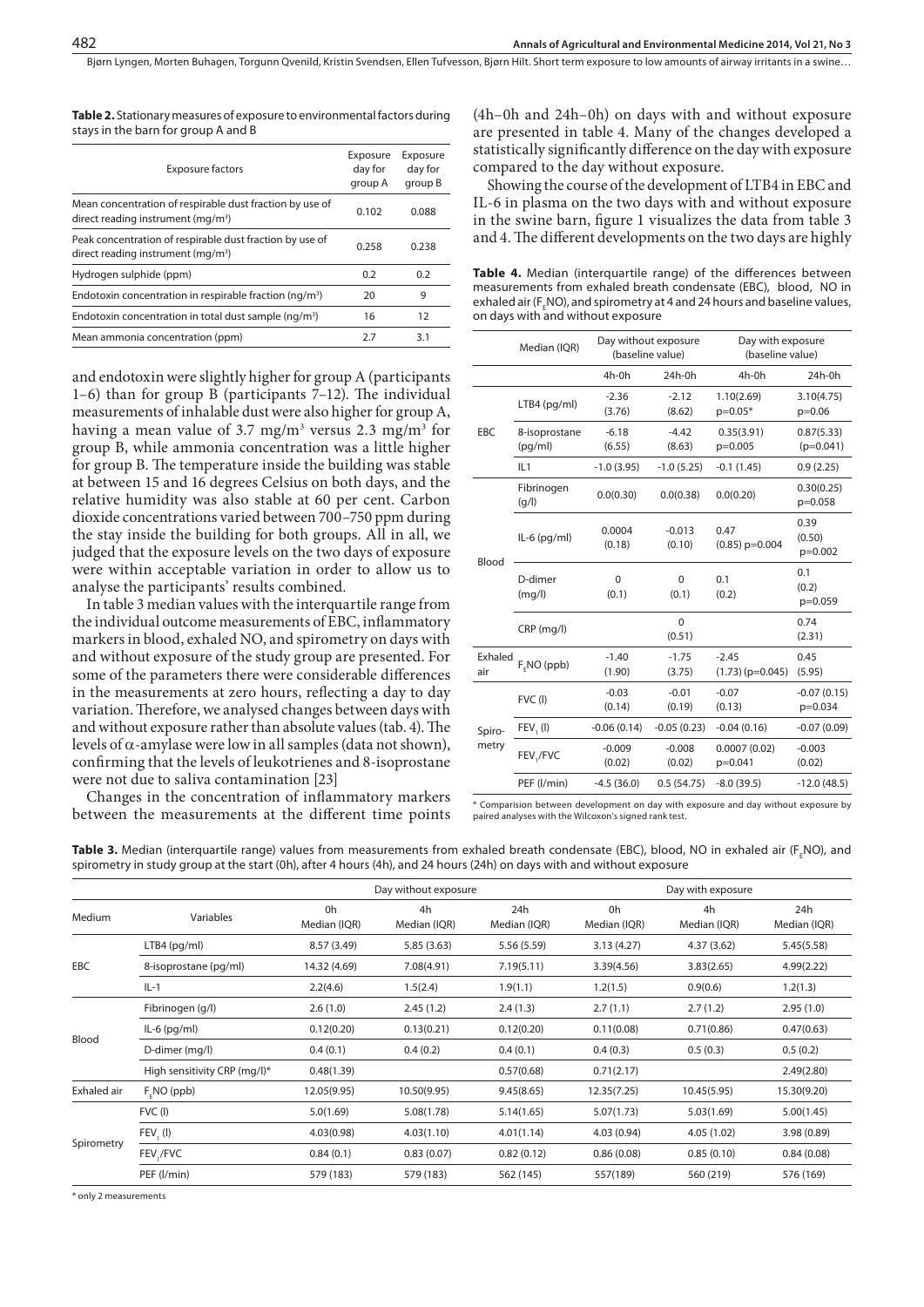Biørn Lyngen, Morten Buhagen, Torgunn Ovenild, Kristin Svendsen, Ellen Tufvesson, Biørn Hilt. Short term exposure to low amounts of airway irritants in a swine...



Figure 1. Course of development of LTB4 in EBC and IL-6 in plasma on the 3 measurements time points: 1) in the morning before entering the barn, 2) 4 hours after entering the barn, 3) 24 hours after entering the barn) for all participants on days with and without exposure to swine barn air

statistically significant for IL-6 and of borderline significance for LTB4.

#### **DISCUSSION**

In this study, voluntary healthy subjects who were previously unexposed to the environment in swine confinement buildings, showed inflammatory responses following a four-hour stay inside a swine barn where it was shown that there were relatively low levels of airborne dust and other hazardous substances.

Exposure levels in our study, in particular to endotoxin and organic dust, were considerably lower than in earlier studies from swine barns, where the mean concentrations of total dust have been reported to be 13.5–17.0 mg/m<sup>3</sup> and the endotoxin concentrations were  $28-600 \text{ µg/m}^3$  [5, 6]. The good ventilation system and the thorough cleaning procedures in the building that we found at the farm which was studied are considered to be important factors in reducing the concentration of airway irritants in swine confinement buildings.

While the levels of inhalable dust in personal samples varied from 1.9 to 4.6 mg/m<sup>3</sup>, the small amounts of respirable dust detected could be an indication that the dust particles in such buildings are in general relatively large. Earlier works [24] concluded that the predominant particle size fraction

of organic dust in swine confinement buildings is in the size range 9.6–26 μm. The results of the present study seems to be in line with that, both according to the individual measures and to the low values of respirable dust measured by the direct displaying, logging instrument. The relatively large spread in the amount of dust between the individual measures might be explained by the fact that some of the subjects during the experiment were engaged in relatively dusty tasks, while others did not.

Swine confinement buildings have earlier been shown to have larger concentrations of both hydrogen sulphide and ammonia than was the case in our study [1, 2, 3]. Hydrogen sulphide is mainly formed in the manure storage which in Norway usually is located below the floor of the confinement room. The low and constant values measured in our study can be considered to be due to sufficient ventilation of the manure storage with a negative pressure compared to the barn room. During both days of experiments, the temperature inside the building was set to 15ºC, and the ventilation was run automatically with this as a basis. As the outside temperature varied slightly between the test days, this might explain the small observed difference in ammonia concentration between the two days. A corresponding increase in carbon dioxide concentration was, however, not observed even though this should also be expected to be ventilation dependent. Another study [25] reported considerable seasonal differences with concentrations of carbon dioxide of 600 ppm in summer and 2,500 ppm in winter, indicative of reduced/insufficient ventilation during winter time. All in all we find that our measurements of exposure factors showed acceptable variation between the two test days, that they were probably representative, and that the exposure levels were generally lower than in previous similar studies [4, 5, 6, 7].

Even with the relatively low exposure levels, the experiment resulted in some differences between the measurements of outcome variables performed on days with and without exposure. In this regard we find it remarkable that both inflammatory markers in EBC and blood showed statistically significant different developments in the hypothesized direction on days with and without exposures. We do not, however, know with sufficient certainty yet what pathophysiological significance such changes have, since we do not know the exact meaning of the observed reactions. In regard to lung function variables there were also some statistically significant differences, but as the changes are small, and well within the normal test variability, their clinical significance can be regarded as dubious.

The investigation of exhaled nitric oxide in the participants showed a statistically significant decrease at 4 hours after the start of exposure as compared to the control day. This finding is contrary to an earlier study in which  $F<sub>r</sub>$ NO levels increased after exposure to swine dust [16]. In the study mentioned, exposure levels were, however, considerably higher than in our case, suggesting that a higher level of exposure may be needed to cause a significant increase in  $F_{\rm e}$ NO levels.

In accordance with an earlier study [7], the results showed an increase in both IL-6 and fibrinogen after exposure when compared to the day without exposure. It was, however, only the increase in IL-6 concentrations that was statistically significantly higher. In our measurements, it is remarkable how IL-6 in blood shows an increase during the first four hours on the exposed days and that the concentration of fibrinogen follows with an increase from 4 to 24 hours. A